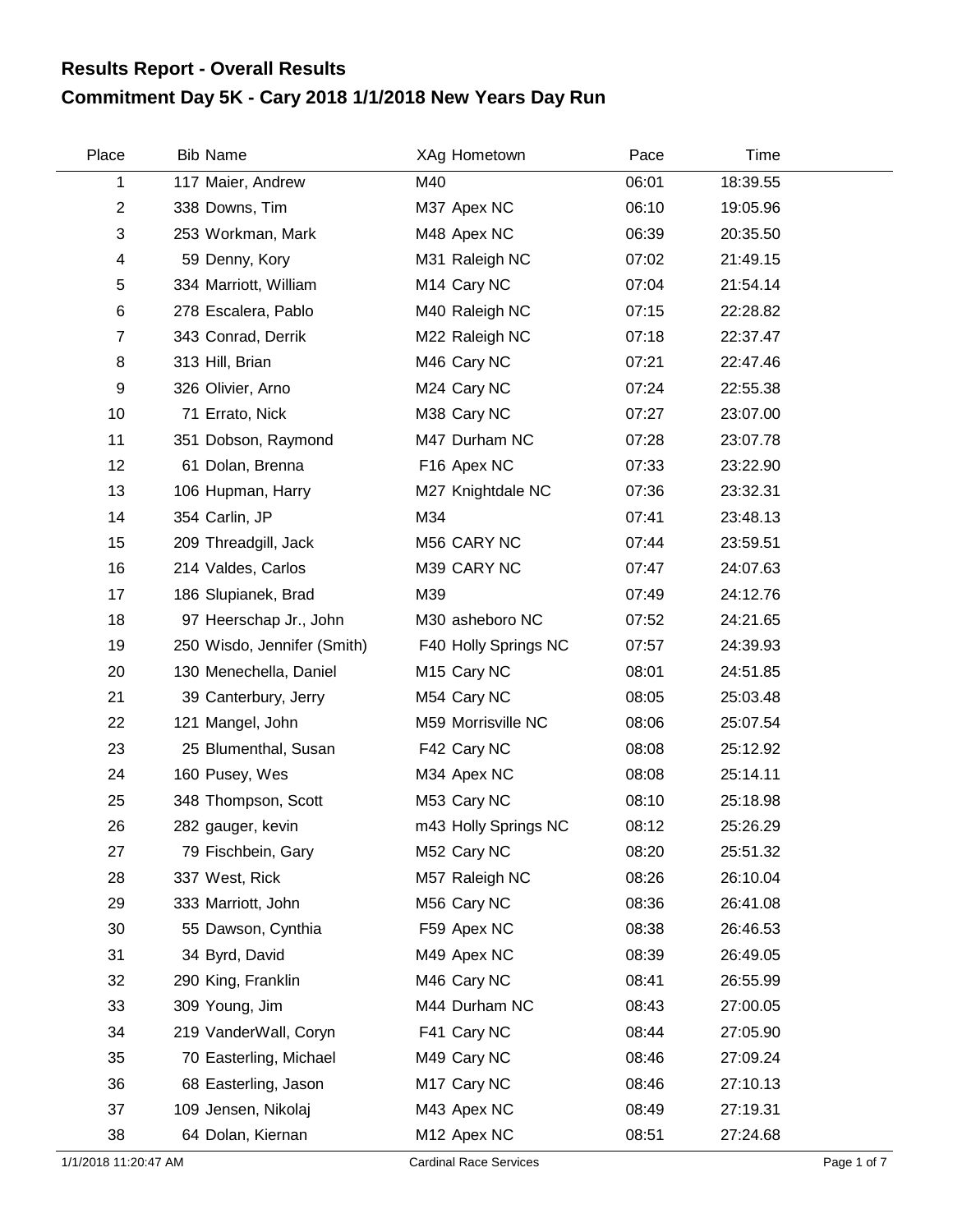| Place | <b>Bib Name</b>         | XAg Hometown            | Pace  | Time     |  |
|-------|-------------------------|-------------------------|-------|----------|--|
| 39    | 247 Whittaker, Benjamin | M <sub>12</sub> Cary NC | 08:51 | 27:26.43 |  |
| 40    | 43 Collier, Santiago    | M9 Holly Springs NC     | 08:51 | 27:27.03 |  |
| 41    | 336 Smith, Trent        | M <sub>11</sub> Cary NC | 08:55 | 27:38.75 |  |
| 42    | 330 Novak, Paul         | M50 Apex NC             | 08:55 | 27:38.90 |  |
| 43    | 289 King, Asha          | F43 Cary NC             | 08:57 | 27:44.33 |  |
| 44    | 174 Schulties, Wyatt    | M12 Ayden NC            | 08:58 | 27:48.89 |  |
| 45    | 215 Valentine, Chris    | M43 Cary NC             | 09:03 | 28:02.25 |  |
| 46    | 196 Strong, Sundae      | F50 Raleigh NC          | 09:03 | 28:02.27 |  |
| 47    | 216 Valentine, Jacob    | M8 Cary NC              | 09:04 | 28:06.03 |  |
| 48    | 269 Chojnacki, Brandon  | M37 Holly Springs NC    | 09:04 | 28:06.12 |  |
| 49    | 274 Dresler, Harald     | M49 Apex NC             | 09:04 | 28:07.33 |  |
| 50    | 116 Maier, Aiden        | M11                     | 09:05 | 28:08.48 |  |
| 51    | 210 Toles, Tyson        | M48 Apex NC             | 09:07 | 28:15.39 |  |
| 52    | 63 Dolan, Keeley        | F16 Apex NC             | 09:12 | 28:31.10 |  |
| 53    | 62 Dolan, Christina     | F48 Apex NC             | 09:12 | 28:31.30 |  |
| 54    | 238 Welker, Matthew     | M16 Holly Springs NC    | 09:18 | 28:49.63 |  |
| 55    | 267 Burghgraef, Richard | M47 Morrisville NC      | 09:18 | 28:51.04 |  |
| 56    | 179 Sheridan, Terry     | M <sub>10</sub> CARY NC | 09:21 | 28:59.36 |  |
| 57    | 231 Watson, Maya        | F4 Garner NC            | 09:21 | 29:00.57 |  |
| 58    | 180 Sheridan, Timothy   | M61 CARY NC             | 09:23 | 29:05.22 |  |
| 59    | 1 Allen, Jen            | F46 Chapel Hill NC      | 09:23 | 29:05.81 |  |
| 60    | 266 Bratton, Maryanne   | F54 Cary NC             | 09:24 | 29:08.18 |  |
| 61    | 236 Welch, Justin       | M33 Raleigh NC          | 09:25 | 29:10.91 |  |
| 62    | 99 Herzog, John         | M48 Apex NC             | 09:25 | 29:12.09 |  |
| 63    | 318 Kelsey, Mike        | M46 Holly Springs NC    | 09:25 | 29:12.54 |  |
| 64    | 187 Slupianek, Larry    | M70 Cary NC             | 09:27 | 29:16.22 |  |
| 65    | 151 Oosten, Maarten     | M54 Cary NC             | 09:27 | 29:18.62 |  |
| 66    | 152 Oosten, Steffen     | M <sub>12</sub> Cary NC | 09:27 | 29:18.86 |  |
| 67    | 149 Oosten, Anneke      | F16 Cary NC             | 09:28 | 29:20.05 |  |
| 68    | 355 Williams, Stacy     | F38 Durham NC           | 09:30 | 29:27.92 |  |
| 69    | 242 Wells, Michael      | M52 Raleigh NC          | 09:33 | 29:36.77 |  |
| 70    | 262 Zegerman, Evan      | M <sub>10</sub> Apex NC | 09:36 | 29:46.18 |  |
| 71    | 296 Pope, Celia         | F12 CARY NC             | 09:37 | 29:49.88 |  |
| 72    | 10 Attanur, Prashanth   | M31 Cary NC             | 09:38 | 29:50.36 |  |
| 73    | 234 Wayne, Dana         | F40 Cary NC             | 09:41 | 30:01.03 |  |
| 74    | 232 Wayne, Andrew       | M45 Cary NC             | 09:41 | 30:01.48 |  |
| 75    | 15 Barbati, John        | M66 Cary NC             | 09:42 | 30:03.50 |  |
| 76    | 165 Ritter, Melissa     | F39 Raleigh NC          | 09:43 | 30:06.93 |  |
| 77    | 329 Carlson, Chris      | f45 Fuquay-Varina NC    | 09:44 | 30:10.62 |  |
| 78    | 212 Trueman, Anastasia  | F41 Raleigh NC          | 09:44 | 30:10.77 |  |
| 79    | 159 Pusey, Lynley       | F11 Apex NC             | 09:44 | 30:10.82 |  |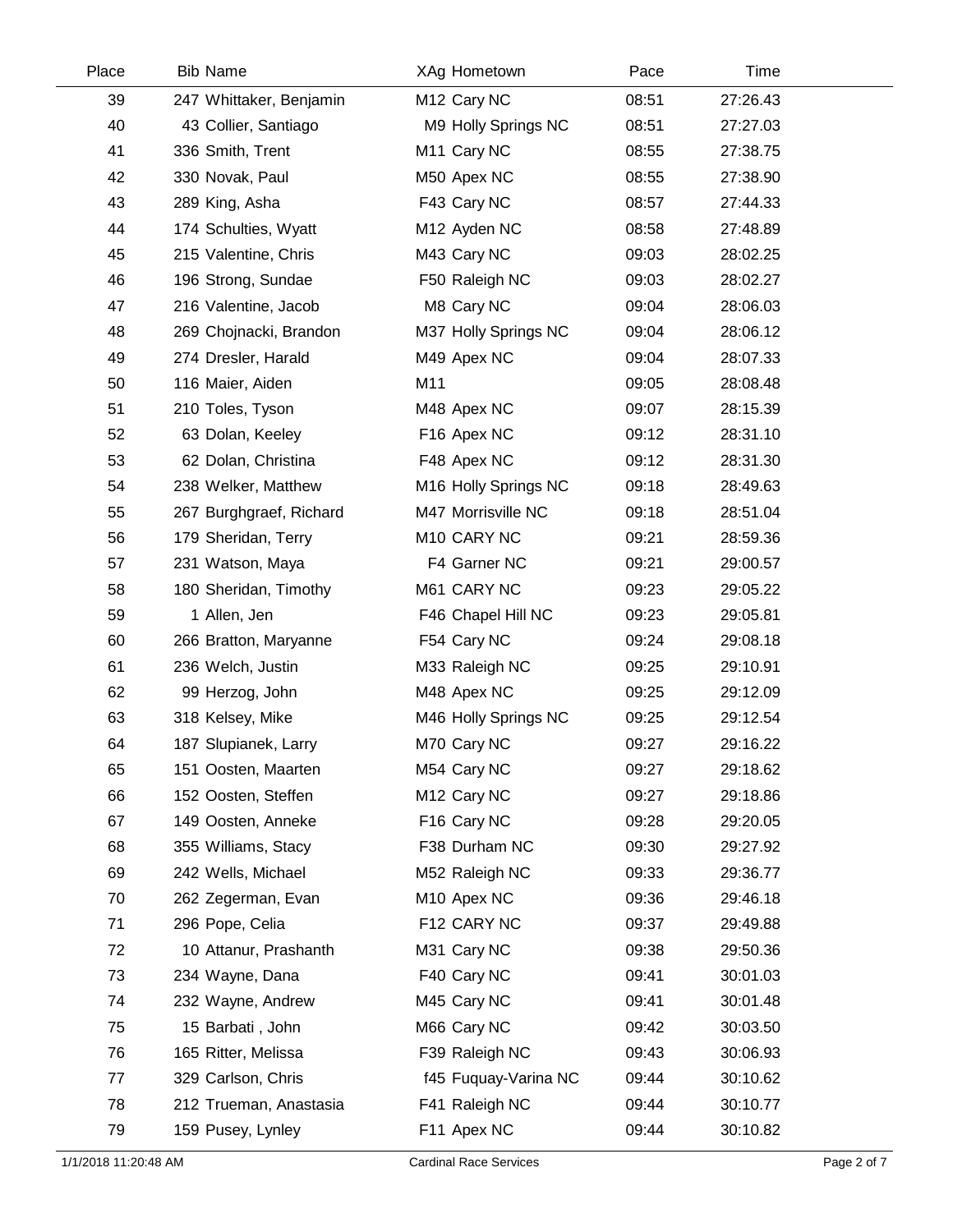| Place | <b>Bib Name</b>              | XAg Hometown            | Pace  | Time     |  |
|-------|------------------------------|-------------------------|-------|----------|--|
| 80    | 51 Covington, Neil           | M49 CARY NC             | 09:47 | 30:21.03 |  |
| 81    | 341 Mello, Claudia           | F60 Holly Springs NC    | 09:48 | 30:22.21 |  |
| 82    | 276 Errato, Cruz             | M8 Raleigh NC           | 09:49 | 30:27.19 |  |
| 83    | 281 Garrity, Lisa            | F58 Apex NC             | 09:51 | 30:32.43 |  |
| 84    | 87 Gertis, Karla             | F53 Apex NC             | 09:51 | 30:33.30 |  |
| 85    | 306 Turner, Braylan          | M6 Apex NC              | 09:52 | 30:33.99 |  |
| 86    | 115 Lutz, Daniel             | M19 Raleigh NC          | 09:52 | 30:34.11 |  |
| 87    | 350 Garrity, John            | M59 Cary NC             | 09:52 | 30:35.44 |  |
| 88    | 131 Menechella, Mark         | M <sub>19</sub> Cary NC | 09:52 | 30:36.67 |  |
| 89    | 30 Brunet, Jim               | M51 Apex NC             | 09:54 | 30:40.90 |  |
| 90    | 29 Brunet, Greta             | F50 Apex NC             | 09:54 | 30:42.22 |  |
| 91    | 286 Inks, Greg               | M41 Cary NC             | 09:57 | 30:50.45 |  |
| 92    | 224 Verburgt, Robert         | M69 Cary NC             | 09:59 | 30:56.30 |  |
| 93    | 261 Zegerman, Carla          | F51 Apex NC             | 10:02 | 31:07.23 |  |
| 94    | 275 Dyer, Bob                | M73 Cary NC             | 10:03 | 31:10.45 |  |
| 95    | 119 Maier, Felix             | M7                      | 10:06 | 31:18.75 |  |
| 96    | 48 Covington, Annika         | F14 CARY NC             | 10:06 | 31:19.94 |  |
| 97    | 58 Denbo, Holden             | M16 Raleigh NC          | 10:07 | 31:20.42 |  |
| 98    | 240 Welker, Sabrina          | F46 Holly Springs NC    | 10:08 | 31:25.24 |  |
| 99    | 192 Sproehnle, Diana         | F62 Apex NC             | 10:08 | 31:26.24 |  |
| 100   | 217 Vanderham, Jose          | F56 Chapel Hill NC      | 10:09 | 31:26.46 |  |
| 101   | 76 Fernandez, Robert         | M17 Wendell NC          | 10:10 | 31:30.03 |  |
| 102   | 162 Quinlan, Samantha        | F34 Apex NC             | 10:10 | 31:30.48 |  |
| 103   | 74 Fernandez, Gilbert        | M48 Wendell NC          | 10:10 | 31:30.62 |  |
| 104   | 26 Brink-Koutroumpis, Stacia | F46 Holly Springs NC    | 10:11 | 31:35.42 |  |
| 105   | 268 Buzby, Jennifer          | F32 Morrisville NC      | 10:14 | 31:44.52 |  |
| 106   | 324 Olivier, Andre           | M55 Cary NC             | 10:14 | 31:44.93 |  |
| 107   | 325 Olivier, Joanie          | F52 Cary NC             | 10:15 | 31:45.33 |  |
| 108   | 85 Frederick, Rebecca        | F35 Apex NC             | 10:15 | 31:47.11 |  |
| 109   | 173 Schulties, Jeff          | M48 Ayden NC            | 10:16 | 31:48.96 |  |
| 110   | 349 Shird, Deanlo            | M42 Holly Springs NC    | 10:18 | 31:56.60 |  |
| 111   | 347 Stiles, Svettlana        | F50 Cary NC             | 10:19 | 32:00.25 |  |
| 112   | 36 Cannon, Coralie           | F44 Cary NC             | 10:29 | 32:29.41 |  |
| 113   | 317 Miller, John             | M49 Apex NC             | 10:30 | 32:33.84 |  |
| 114   | 77 Fernandez, Samuel         | M12 Wendell NC          | 10:32 | 32:40.30 |  |
| 115   | 248 Wisdo, Claire            | F9 Holly Springs NC     | 10:33 | 32:43.58 |  |
| 116   | 133 Menechella, Rachel       | F17 Cary NC             | 10:34 | 32:45.72 |  |
| 117   | 54 Cowie, Jordan             | F14 Cary NC             | 10:35 | 32:47.01 |  |
| 118   | 188 Smith, Britney           | F23 Cary NC             | 10:35 | 32:48.71 |  |
| 119   | 258 Young, Jack              | M <sub>10</sub> Apex NC | 10:36 | 32:50.58 |  |
| 120   | 255 Young, Andrea            | F42 Apex NC             | 10:36 | 32:50.78 |  |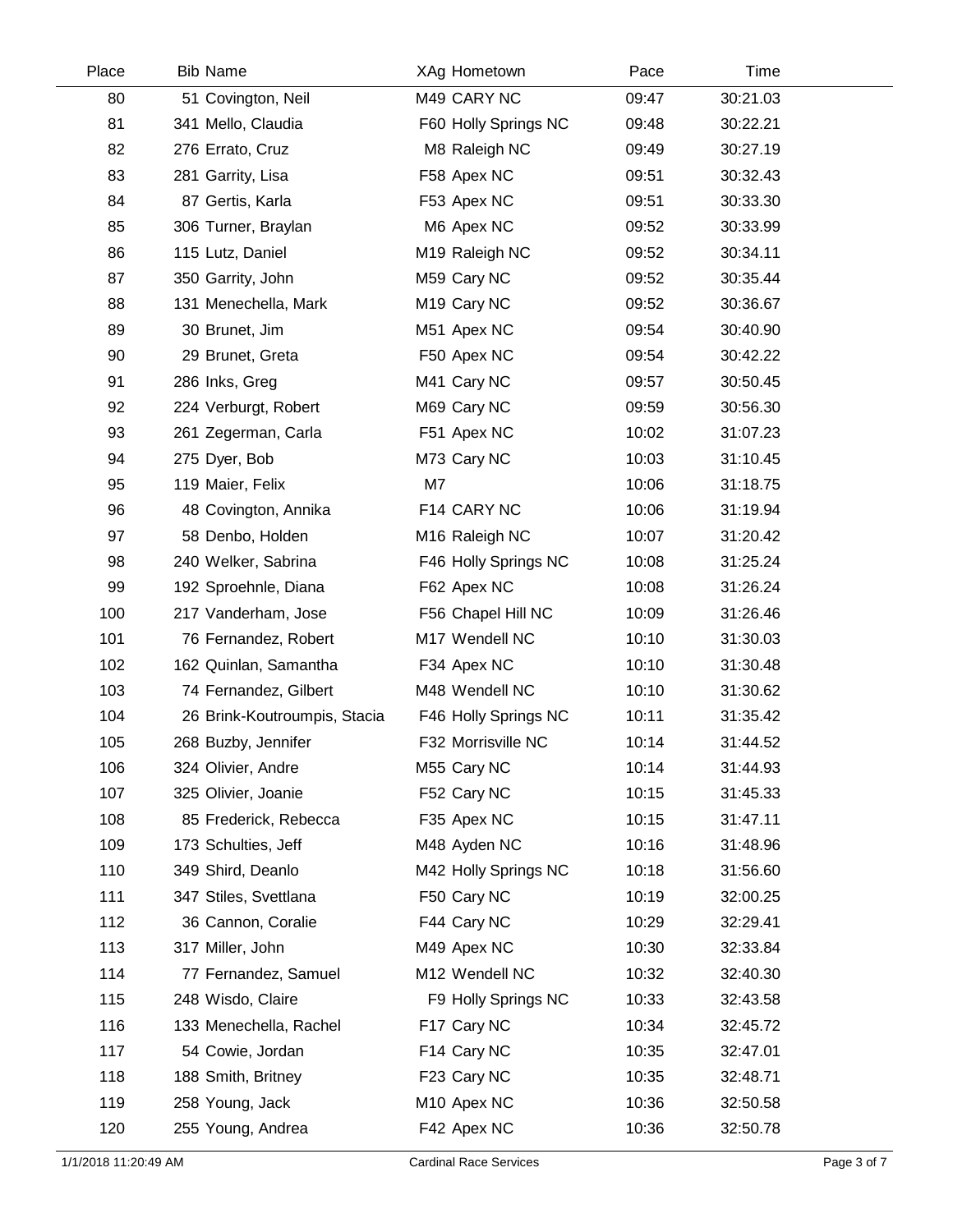| Place | <b>Bib Name</b>          | XAg Hometown            | Pace  | Time     |  |
|-------|--------------------------|-------------------------|-------|----------|--|
| 121   | 310 Menedella, Gino      | M55 Cary NC             | 10:36 | 32:52.01 |  |
| 122   | 157 Poole, Michael       | M48 Raleigh NC          | 10:38 | 32:56.42 |  |
| 123   | 2 Allen SooHoo, Nicholas | M5 Chapel Hill NC       | 10:39 | 33:00.07 |  |
| 124   | 189 SooHoo, Jeffrey      | M46 Chapel Hill NC      | 10:39 | 33:01.02 |  |
| 125   | 293 McCord, Christopher  | M38 RALEIGH NC          | 10:41 | 33:05.66 |  |
| 126   | 145 Newberry, Abigail    | F4 Southern Pines NC    | 10:46 | 33:22.94 |  |
| 127   | 147 Newberry, Charlene   | F32 Southern Pines NC   | 10:46 | 33:23.14 |  |
| 128   | 237 Welker, Jacob        | M13 Holly Springs NC    | 10:51 | 33:39.42 |  |
| 129   | 239 Welker, Mike         | M45 Holly Springs NC    | 10:53 | 33:43.99 |  |
| 130   | 108 Jean, Felicia        | F44 Garner NC           | 10:53 | 33:45.28 |  |
| 131   | 292 MacDonald, Vanessa   | F12 Raleigh NC          | 10:56 | 33:54.55 |  |
| 132   | 103 Huett, Andi          | F32 Cary NC             | 10:58 | 33:59.58 |  |
| 133   | 249 Wisdo, Ethan         | M6 Holly Springs NC     | 11:03 | 34:13.93 |  |
| 134   | 251 Wisdo, Jeremy        | M40 Holly Springs NC    | 11:03 | 34:15.78 |  |
| 135   | 295 Mizell, Shaun        | M46 Knightdale NC       | 11:04 | 34:17.35 |  |
| 136   | 107 Jayaswal, Ankesh     | M51 Cary NC             | 11:08 | 34:30.51 |  |
| 137   | 137 Mitchell, Thomas     | M69 Cary NC             | 11:08 | 34:31.93 |  |
| 138   | 136 Mitchell, Deanna     | F50 Cary NC             | 11:09 | 34:33.24 |  |
| 139   | 98 Hepburn, Maggie       | F46 Carrboro NC         | 11:10 | 34:36.31 |  |
| 140   | 8 Anderson, Robin        | F59 Cary NC             | 11:12 | 34:42.66 |  |
| 141   | 146 Newberry, Adam       | M33 Southern Pines NC   | 11:15 | 34:52.40 |  |
| 142   | 50 Covington, Julian     | M <sub>16</sub> CARY NC | 11:15 | 34:53.29 |  |
| 143   | 148 Newberry, Chloe      | F8 Southern Pines NC    | 11:15 | 34:53.35 |  |
| 144   | 122 Mason, Adam          | M38 Cary NC             | 11:16 | 34:55.37 |  |
| 145   | 141 Murphy, John         | M66 Sanford NC          | 11:20 | 35:07.00 |  |
| 146   | 123 Mason, Jack          | M <sub>11</sub> Cary NC | 11:20 | 35:08.02 |  |
| 147   | 18 Belle, Lizzie         | F54 Castle Hayne NC     | 11:20 | 35:08.54 |  |
| 148   | 352 Zhao, Calvin         | M46 Cary NC             | 11:23 | 35:15.98 |  |
| 149   | 60 DeRose, Eugene        | M61 Apex NC             | 11:23 | 35:17.43 |  |
| 150   | 353 Tu, Jenny            | F44 Cary NC             | 11:23 | 35:17.49 |  |
| 151   | 298 Ransome, Taamir      | M34 Fayetteville NC     | 11:24 | 35:21.39 |  |
| 152   | 328 Barbarin, Alexis     | F33 CARY NC             | 11:27 | 35:28.38 |  |
| 153   | 118 Maier, Emma          | F <sub>12</sub>         | 11:27 | 35:30.89 |  |
| 154   | 332 Marriott, Camilla    | F11 Cary NC             | 11:28 | 35:33.76 |  |
| 155   | 331 Marriott, Romain     | M47 Cary NC             | 11:29 | 35:34.58 |  |
| 156   | 19 Bethke, Jennifer      | F38 CARY NC             | 11:34 | 35:52.82 |  |
| 157   | 154 Pantke, Rachel       | F33 Garner NC           | 11:35 | 35:54.82 |  |
| 158   | 194 Stephens, Michael    | M49 Apex NC             | 11:43 | 36:20.54 |  |
| 159   | 297 Pope, Chip           | M40 CARY NC             | 11:45 | 36:24.12 |  |
| 160   | 339 Brown, Candace       | F42 Raleigh NC          | 11:45 | 36:25.77 |  |
| 161   | 288 Jones, Paula         | F45 Cary NC             | 11:46 | 36:27.69 |  |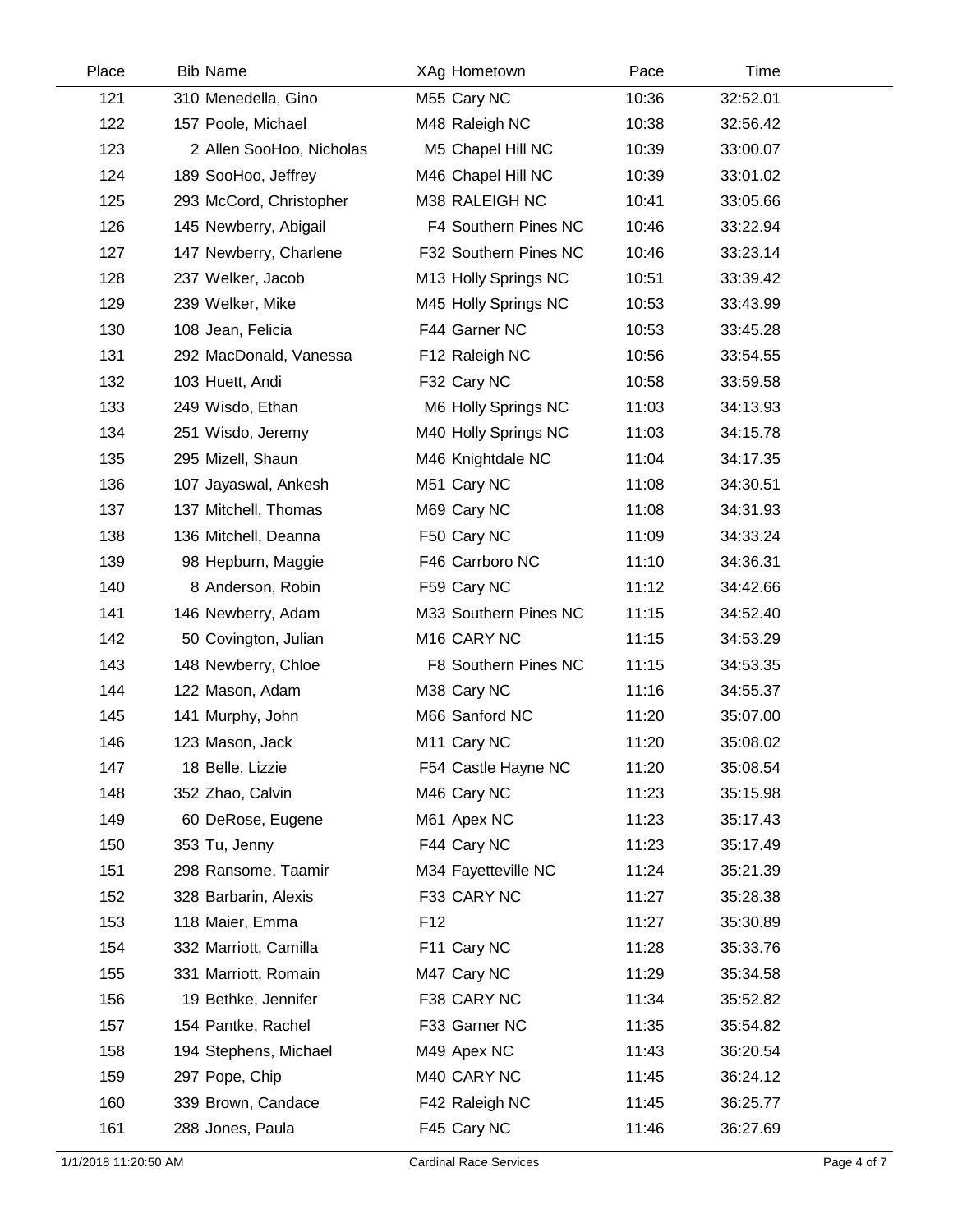| Place | <b>Bib Name</b>                | XAg Hometown            | Pace  | Time     |  |
|-------|--------------------------------|-------------------------|-------|----------|--|
| 162   | 264 Ali, Alan                  | M37 Raleigh NC          | 11:52 | 36:45.97 |  |
| 163   | 49 Covington, Jeannie          | F43 CARY NC             | 11:53 | 36:50.11 |  |
| 164   | 113 Lewis, Chris               | M34 Willow Spring NC    | 11:54 | 36:52.60 |  |
| 165   | 96 Heerschap, Jessie           | F27 asheboro NC         | 11:55 | 36:56.31 |  |
| 166   | 144 Myer, Jim                  | M62 CARY NC             | 12:00 | 37:11.60 |  |
| 167   | 110 Johnson, Alice             | F54 Cary NC             | 12:01 | 37:16.20 |  |
| 168   | 201 Sykes, Eleanor             | F46 Raleigh NC          | 12:01 | 37:16.54 |  |
| 169   | 172 Schrader, Tara             | F42 CARY NC             | 12:02 | 37:17.95 |  |
| 170   | 35 Byrd, Michelle              | F39 Apex NC             | 12:04 | 37:23.42 |  |
| 171   | 311 Shak, Stacy                | F36 Apex NC             | 12:04 | 37:25.78 |  |
| 172   | 270 Cockayne, Erin             | F34 Cary NC             | 12:09 | 37:39.26 |  |
| 173   | 271 Cockayne, Jeff             | M34 Cary NC             | 12:09 | 37:40.17 |  |
| 174   | 272 Cockayne, Max              | M3 Cary NC              | 12:09 | 37:40.48 |  |
| 175   | 92 Hao, Iris                   | F50 CARY NC             | 12:13 | 37:51.31 |  |
| 176   | 17 Baxley, Stacy               | F44 Raleigh NC          | 12:14 | 37:54.72 |  |
| 177   | 57 Denbo, Alissa               | F46 Raleigh NC          | 12:14 | 37:55.16 |  |
| 178   | 241 Wells, Hannah              | F18 Raleigh NC          | 12:22 | 38:21.23 |  |
| 179   | 168 Ruppen, Mary Carol         | F61 Cary NC             | 12:25 | 38:28.44 |  |
| 180   | 126 McCue, Colleen             | F54 Cary NC             | 12:30 | 38:44.91 |  |
| 181   | 193 St. Aubin, Shelley         | F49 Knightdale NC       | 12:31 | 38:47.46 |  |
| 182   | 45 Conner, Erin                | F31 Garner NC           | 12:32 | 38:50.14 |  |
| 183   | 120 Maleski, Carrie            | F43 Apex NC             | 12:32 | 38:52.48 |  |
| 184   | 303 Schreier, Mary             | F36 Cary NC             | 12:33 | 38:53.07 |  |
| 185   | 229 Watson, Amber              | F29 Garner NC           | 12:34 | 38:57.13 |  |
| 186   | 101 Holt, Fred                 | M55 Cary NC             | 12:35 | 38:59.54 |  |
| 187   | 53 Cowie, Jacob                | M <sub>11</sub> Cary NC | 12:36 | 39:02.11 |  |
| 188   | 134 Menechella, Ruth           | F46 Cary NC             | 12:38 | 39:09.82 |  |
| 189   | 88 Godwin, Judith              | F48 Cary NC             | 12:38 | 39:10.32 |  |
| 190   | 265 Bonaduce-Dresler, Anna Rit | F51 Apex NC             | 12:41 | 39:20.17 |  |
| 191   | 263 Zevallos, Janet            | F39 Cary NC             | 12:43 | 39:25.50 |  |
| 192   | 304 Turner, Alexandra          | F35 Apex NC             | 12:43 | 39:25.82 |  |
| 193   | 307 Turner, Camaryn            | F1 Apex NC              | 12:43 | 39:25.82 |  |
| 194   | 225 Verburgt, Samantha         | F30 Cary NC             | 12:53 | 39:56.14 |  |
| 195   | 287 James, Shetina             | F31 Fayetteville NC     | 12:56 | 40:06.21 |  |
| 196   | 135 Miller, Kaitlyn            | F25 CARY NC             | 12:56 | 40:06.90 |  |
| 197   | 93 Harrell, Bonnie             | F26 Raleigh NC          | 12:57 | 40:07.53 |  |
| 198   | 142 Murphy, Tammy              | F59 Willow Spring NC    | 13:10 | 40:50.00 |  |
| 199   | 284 Goetz, Cathy               | F56 Cary NC             | 13:10 | 40:50.45 |  |
| 200   | 285 Goetz, Grace               | F <sub>16</sub> Cary NC | 13:11 | 40:50.70 |  |
| 201   | 283 Goetz, Andy                | M57 Cary NC             | 13:11 | 40:52.19 |  |
| 202   | 305 Turner, Allyssa            | F10 Apex NC             | 13:23 | 41:28.98 |  |
|       |                                |                         |       |          |  |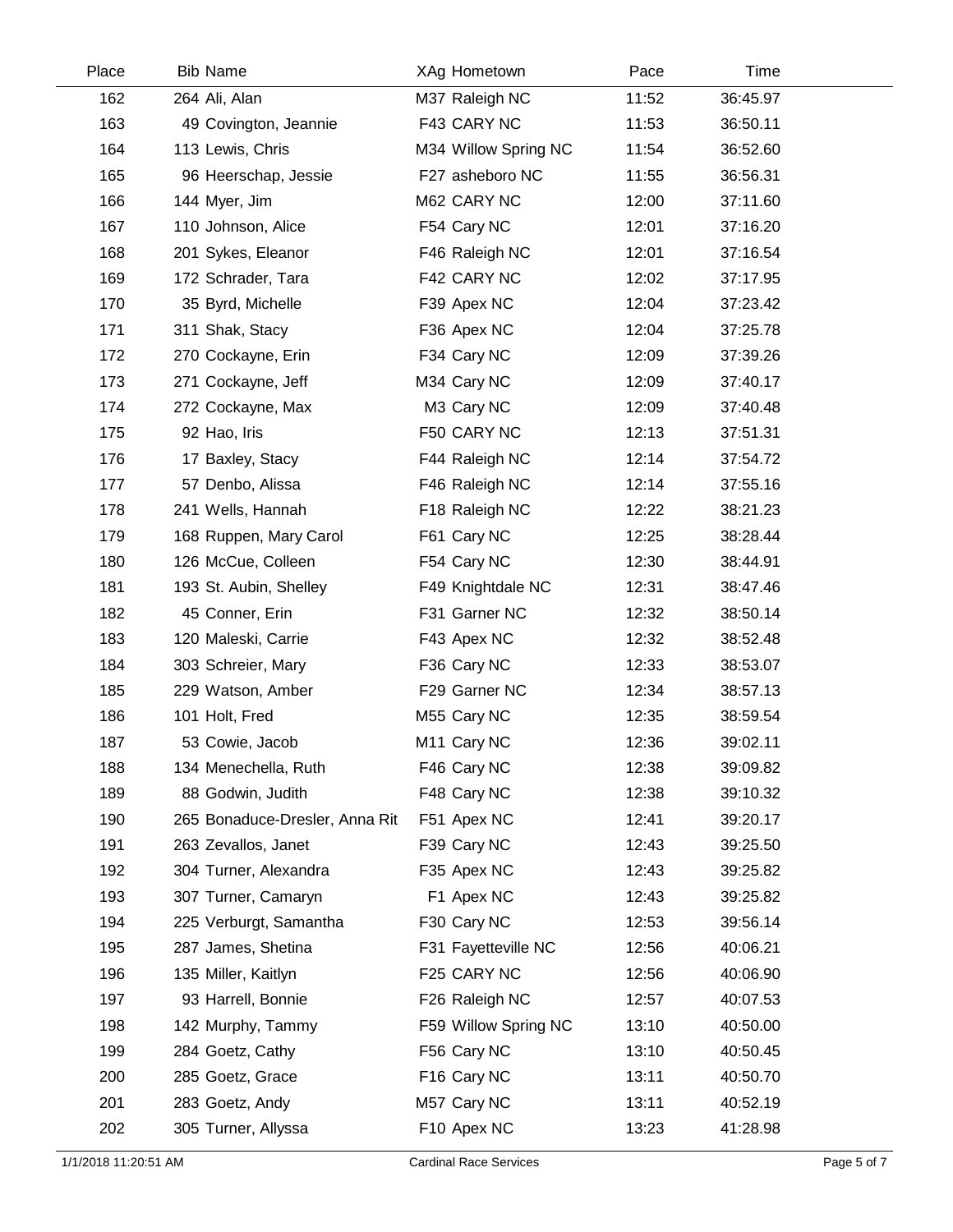| Place | <b>Bib Name</b>         | XAg Hometown            | Pace  | Time     |  |
|-------|-------------------------|-------------------------|-------|----------|--|
| 203   | 277 Errato, Mia Tate    | F10 Raleigh NC          | 13:23 | 41:29.26 |  |
| 204   | 291 MacDonald, Valerie  | F10 Raleigh NC          | 13:23 | 41:29.60 |  |
| 205   | 5 Anderson, Fiona       | F10 Apex NC             | 13:33 | 42:00.62 |  |
| 206   | 6 Anderson, Kerrianne   | F44 Apex NC             | 13:37 | 42:11.27 |  |
| 207   | 75 Fernandez, James     | M8 Wendell NC           | 13:39 | 42:19.42 |  |
| 208   | 73 Fernandez, April     | F46 Wendell NC          | 13:39 | 42:19.60 |  |
| 209   | 254 Yarbrough, Sara     | F42 Clayton NC          | 13:40 | 42:22.16 |  |
| 210   | 44 Collier, Zara        | F12 Holly Springs NC    | 13:50 | 42:54.48 |  |
| 211   | 42 Collier, James       | M50 Holly Springs NC    | 14:13 | 44:04.48 |  |
| 212   | 47 Cooper, Zach         | M5 CARY NC              | 14:15 | 44:09.02 |  |
| 213   | 46 Cooper, Sarah        | F37 CARY NC             | 14:15 | 44:09.69 |  |
| 214   | 67 Dougherty, James     | M45 Carrboro NC         | 14:19 | 44:21.54 |  |
| 215   | 344 Robertson, Sarah    | F21 Raleigh NC          | 14:23 | 44:35.54 |  |
| 216   | 299 Robertson, David    | M44 Apex NC             | 14:24 | 44:37.39 |  |
| 217   | 16 Barnes, Saunders     | F51 RALEIGH NC          | 14:35 | 45:11.38 |  |
| 218   | 312 Zordich, Patti      | F60 Cary NC             | 14:35 | 45:11.64 |  |
| 219   | 56 DeLoatch, Pamela     | F54 Chicago IL          | 14:35 | 45:11.89 |  |
| 220   | 222 VanderWall, Ian     | M8 Cary NC              | 14:38 | 45:22.84 |  |
| 221   | 32 Buchheit, Mary Ellen | F50 Apex NC             | 14:50 | 45:57.93 |  |
| 222   | 100 Hesseltine, Chad    | M31 Cary NC             | 14:52 | 46:04.95 |  |
| 223   | 256 Young, Brian        | M43 Apex NC             | 14:57 | 46:20.00 |  |
| 224   | 156 Pleasant, Brittany  | F23 Raleigh NC          | 14:58 | 46:25.35 |  |
| 225   | 257 Young, Emily        | F7 Apex NC              | 15:02 | 46:35.91 |  |
| 226   | 66 Donnelly, Kevin      | M41 Cary NC             | 15:09 | 46:57.12 |  |
| 227   | 65 Donnelly, Claire     | F9 Cary NC              | 15:09 | 46:57.99 |  |
| 228   | 259 Zarriello, Annette  | F60 Raleigh NC          | 15:11 | 47:02.58 |  |
| 229   | 315 Hill, Jake          | M <sub>12</sub> Cary NC | 15:14 | 47:13.67 |  |
| 230   | 314 Samples, Lisa       | F45 Cary NC             | 15:15 | 47:15.05 |  |
| 231   | 91 Griswold, Gail       | F56 Cary NC             | 15:31 | 48:05.86 |  |
| 232   | 327 Molina, Carrie      | F50 Apex NC             | 15:35 | 48:19.82 |  |
| 233   | 78 Fernandez, Sophia    | F6 Wendell NC           | 15:35 | 48:19.89 |  |
| 234   | 340 Smith, Julie        | F50 Apex NC             | 15:37 | 48:25.43 |  |
| 235   | 31 Buchheit, Maggie     | F14 Apex NC             | 15:40 | 48:34.87 |  |
| 236   | 33 Buchheit, Mike       | M52 Apex NC             | 15:41 | 48:36.32 |  |
| 237   | 308 Turner, S. Lamar    | M45 Apex NC             | 15:44 | 48:46.05 |  |
| 238   | 280 Gardner, Jim        | M70 Holly Springs NC    | 15:49 | 49:03.28 |  |
| 239   | 323 Johnston, Jeff      | M60 Raleigh NC          | 16:08 | 50:01.30 |  |
| 240   | 316 Hill, Max           | M <sub>10</sub> Cary NC | 16:11 | 50:08.59 |  |
| 241   | 221 VanderWall, Evan    | M3 Cary NC              | 16:12 | 50:12.88 |  |
| 242   | 178 Shaffer, Teresa     | F30                     | 16:12 | 50:13.76 |  |
| 243   | 195 Stimach, Jonathan   | M31                     | 16:12 | 50:14.74 |  |